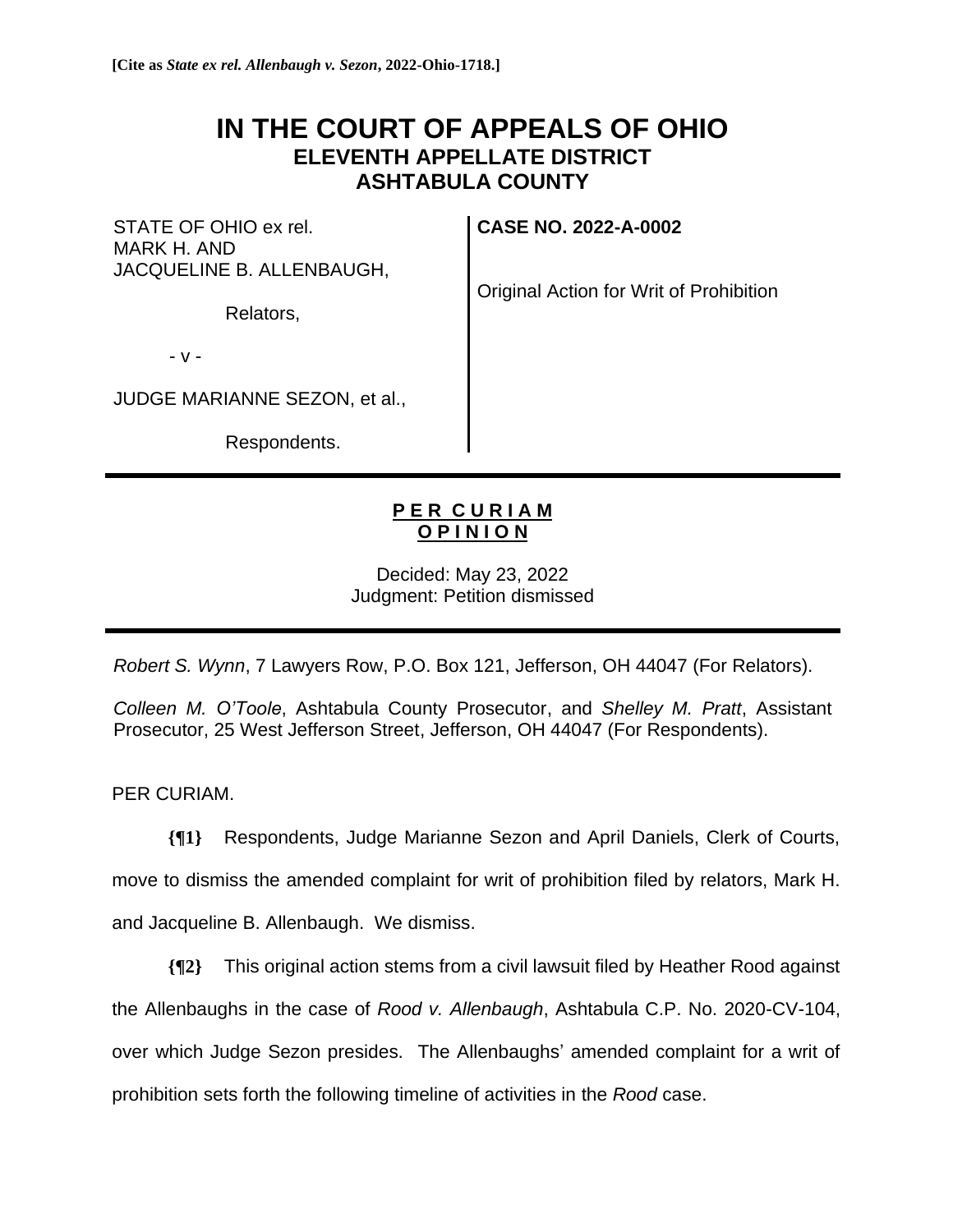**{¶3}** Rood filed a complaint for forcible entry and detainer against the Allenbaughs, who then brought several counterclaims against Rood. On June 2, 2021, Judge Sezon granted Rood's motion for summary judgment, denied the Allenbaughs' motion for summary judgment, and ordered the Allenbaughs to vacate the premises. Thereafter, the Allenbaughs appealed in *Rood v. Allenbaugh*, 11th Dist. Ashtabula No. 2021-A-0014, and this court granted the Allenbaughs' motion to stay Judge Sezon's June 2, 2021 order. While the appeal was pending, Rood's counsel notified Judge Sezon that an agreement had been reached, at which point Judge Sezon ordered the parties to submit a final judgment entry. Rood and the Allenbaughs entered into a settlement agreement on July 28, 2021, which provided that Rood would seek a writ of restitution if the Allenbaughs failed to vacate the premises by December 31, 2021. On August 2, 2021, Judge Sezon issued an order dismissing the matter with prejudice but retaining jurisdiction to enforce the terms of the agreement. On August 6, 2021, the Allenbaughs filed a notice of voluntary dismissal of their appeal, which this court construed as a motion to dismiss the appeal. On August 16, 2021, this court issued an entry dismissing the appeal.

**{¶4}** After dismissal of the appeal, the Allenbaughs maintain that the parties filed the following in the trial court. On January 6, 2022, Rood filed a motion for the writ of restitution to be issued, and the Allenbaughs filed a motion to quash any writ of restitution and a motion to stay execution of a writ of restitution. On January 10, 2022, Rood filed a motion to enforce the settlement and directed a praecipe to the clerk of courts to issue a writ of restitution.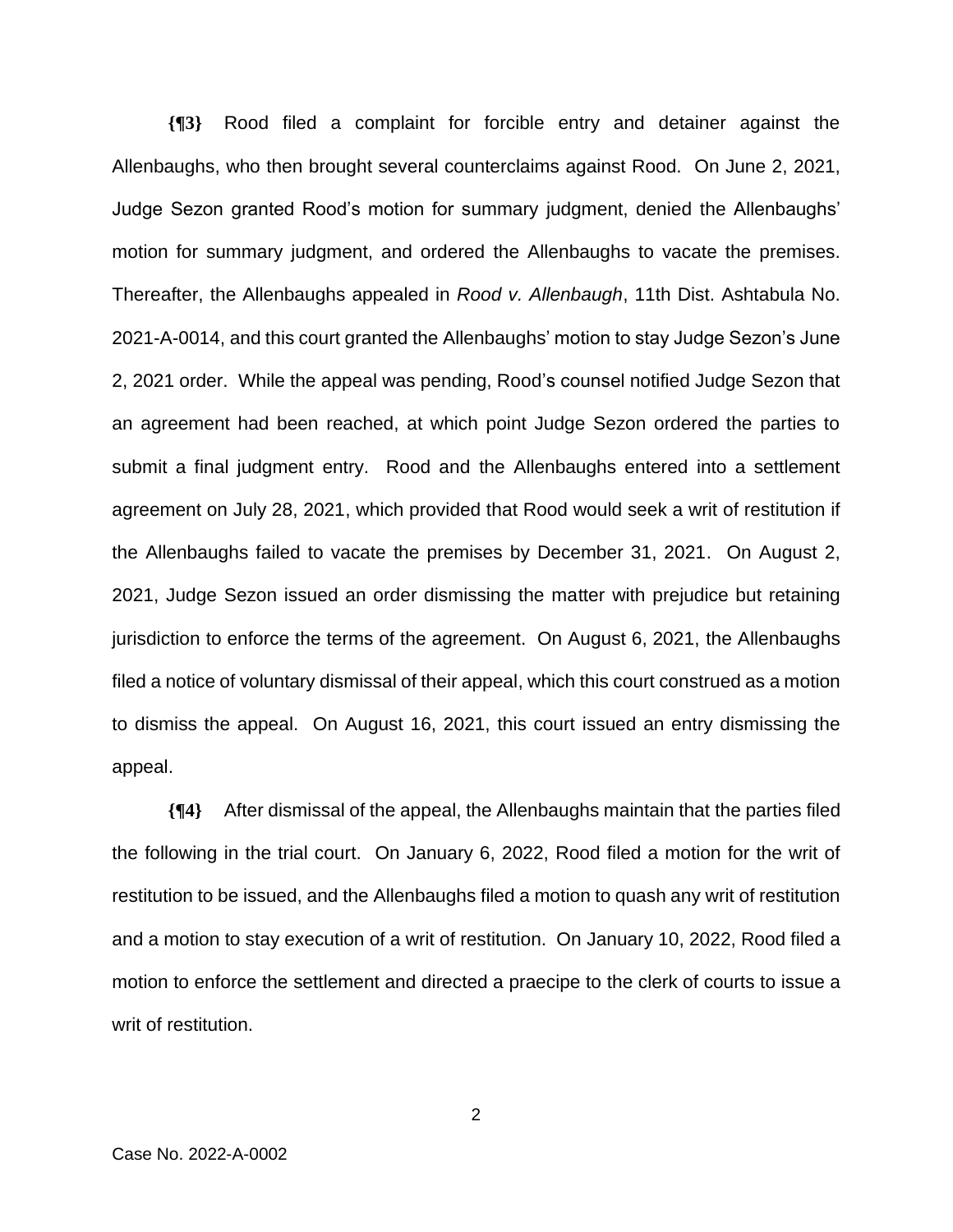**{¶5}** In their amended complaint for a writ of prohibition, the Allenbaughs maintain that respondents are about to exercise judicial power to issue a writ of restitution and that respondents lack jurisdiction to so proceed because the trial court was divested of jurisdiction when the appeal was filed and did not regain jurisdiction over the case because the case was not remanded. Respondents move for dismissal of the petition based on their argument that Judge Sezon regained jurisdiction over the case once the appeal was dismissed on August 16, 2021.

**{¶6}** Dismissal of an original action is "appropriate if after presuming the truth of all material factual allegations of [relators'] petition and making all reasonable inferences in their favor, it appear[s] beyond doubt that they could prove no set of facts entitling them to the requested extraordinary relief[.]" (Citation omitted.) *State ex rel. Scott v. Cleveland*, 112 Ohio St.3d 324, 2006-Ohio-6573, 859 N.E.2d 923, ¶ 14. *See also State ex rel. City of Xenia v. Greene Cty. Bd. of Commrs.,* 2d Dist. Greene No. 2018CA0021, 2019-Ohio-4801, ¶ 15, quoting *State ex rel. Williams v. Trim*, 145 Ohio St.3d 204, 2015-Ohio-3372, 48 N.E.3d 501, ¶ 11 ("This court has the authority to sua sponte dismiss an original action claim 'when \* \* \* the claimant obviously cannot prevail on the facts alleged in the complaint.'"); *State ex rel. Young v. Ducro*, 11th Dist. Ashtabula No. 2020-A-0009, 2020- Ohio-5471, 163 N.E.3d 1124, ¶ 27.

**{¶7}** For a writ of prohibition to issue, a relator must prove: "(1) a judicial officer is about to use judicial or quasi-judicial power; (2) the proposed use of power is unauthorized under the law; and (3) unless the writ is issued, the relator will suffer harm for which there is no other adequate remedy in the ordinary course of the law." *State ex rel. Grant v. Collins*, 11th Dist. Lake No. 2016-L-106, 2017-Ohio-1338, ¶ 6, citing *State*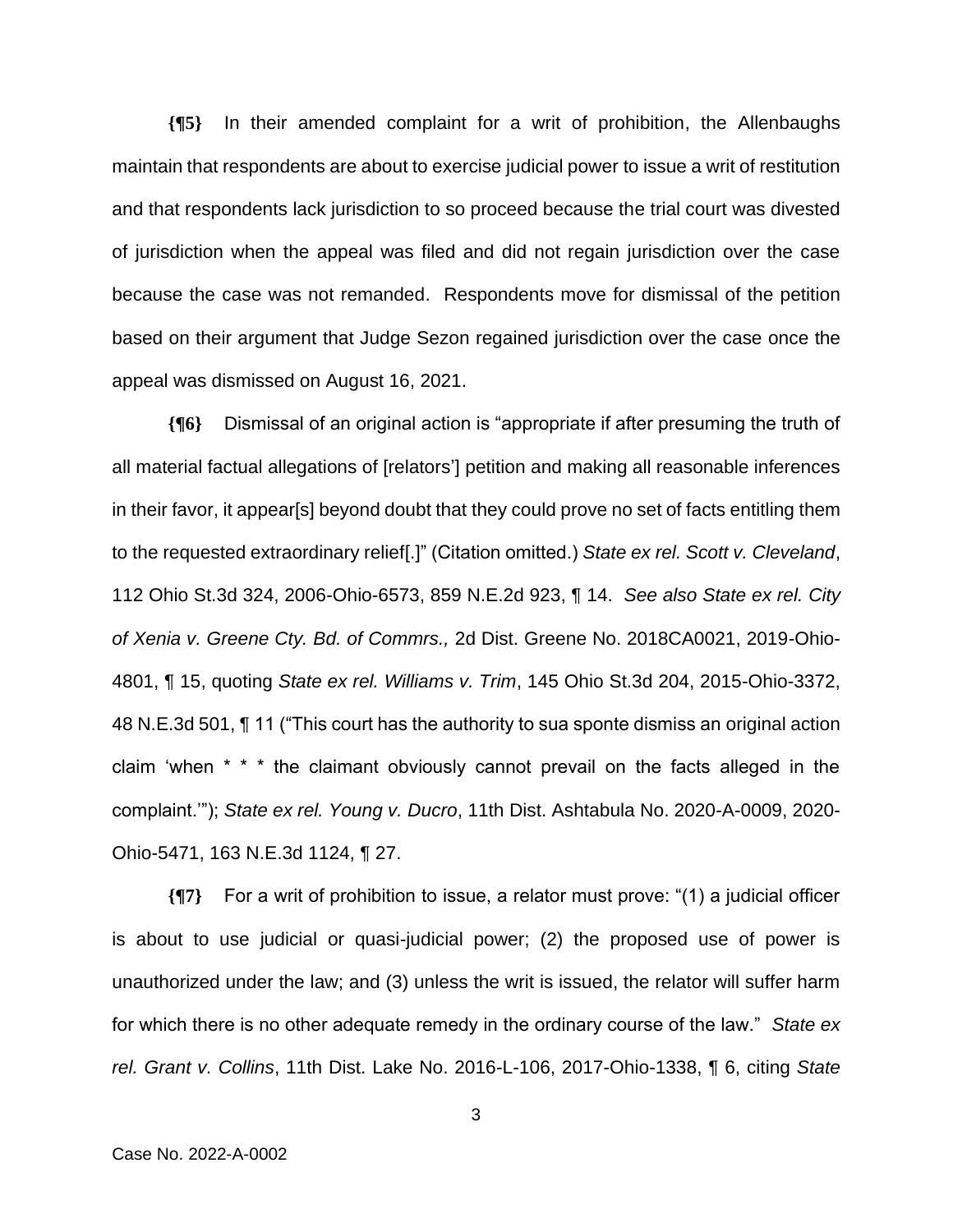*ex rel. Smith v. Hall*, 145 Ohio St.3d 473, 2016-Ohio-1052, 50 N.E.3d 524, ¶ 7. "The writ cannot be employed to prevent an erroneous judgment or to correct mistakes in a lower court proceeding." (Citation omitted.) *Grant* at ¶ 6.

**{¶8}** Here, the Allenbaughs have alleged that respondents are about to exercise jurisdiction in the underlying action by issuing a writ of restitution pursuant to the parties' settlement agreement. Therefore, the Allenbaughs' allegations sufficiently satisfy the first element of a prohibition claim.

**{¶9}** "'In regard to the second and third elements of such a claim, the Supreme Court of Ohio has indicated that if a trial court has general jurisdiction over the subject matter of a specific type of case, a prohibition action usually cannot be maintained to determine whether the exercise of jurisdiction in a particular instance is proper.'" *State ex rel. Leatherworks Partnership v. Stuard*, 11th Dist. Trumbull No. 2002-T-0017, 2002- Ohio-6477, ¶ 17, quoting *Willoughby-Eastlake City School Dist. v. Lake Cty. Court of Common Pleas*, 11th Dist. Lake No. 99-L-130, 2000 WL 522456, \*2 (Apr. 21, 2000), citing *State ex rel. Enyart v. O'Neill*, 71 Ohio St.3d 655, 657, 646 N.E.2d 1110 (1995). "'This holding is predicated upon the fact that, even if the trial court is exceeding its power in performing a specific act, the relator has an adequate legal remedy because the decision to exercise jurisdiction can be fully reviewed in a direct appeal.'" *Leatherworks* at ¶ 17, quoting *Willoughby-Eastlake* at \*2.

**{¶10}** "'However, the Supreme Court has also recognized an exception to this general rule.'" *Leatherworks* at ¶ 18, quoting *Willoughby-Eastlake* at \*3. "'Pursuant to this exception, even if the trial court has general jurisdiction over the matter before it, its decision to exercise jurisdiction in a particular instance can be contested in a prohibition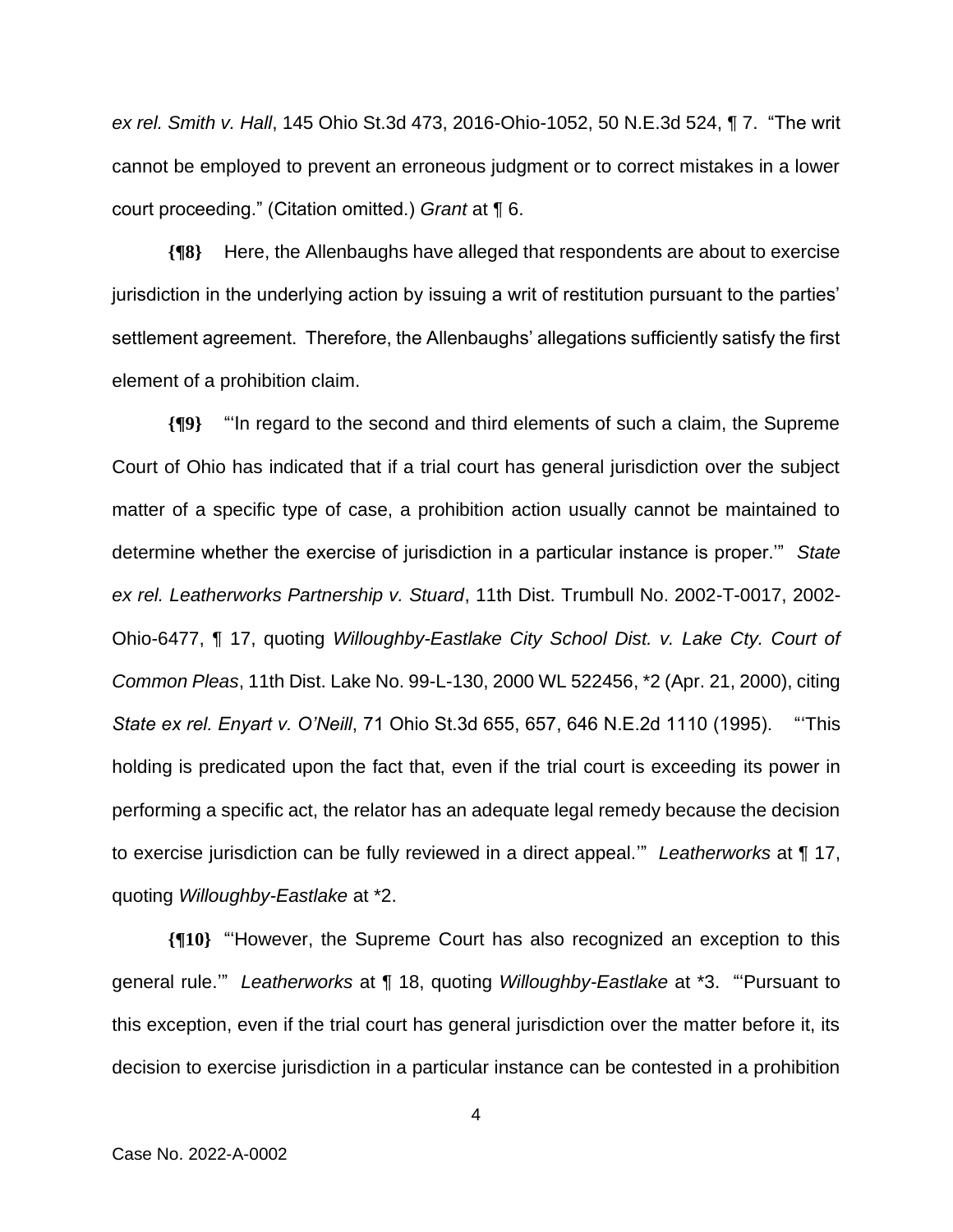action when the lack of jurisdiction is patent and unambiguous.'" *Leatherworks* at ¶ 18, quoting *Willoughby-Eastlake* at \*3, citing *State ex rel. Tubbs Jones v. Suster*, 84 Ohio St.3d 70, 74, 701 N.E.2d 1002 (1998). "'Under such circumstances, a writ of prohibition will lie even when the trial court's decision is appealable; i.e., if the lack of jurisdiction is patent and unambiguous, the relator is no longer required to establish the lack of an adequate legal remedy.'" *Leatherworks* at ¶ 18, quoting *Willoughby-Eastlake* at \*3, citing *State ex rel. Rogers v. McGee Brown*, 80 Ohio St.3d 408, 410, 686 N.E.2d 1126 (1997).

**{¶11}** Here, the Allenbaughs maintain that respondents patently and unambiguously lack jurisdiction to issue a writ of restitution because the trial court was divested of jurisdiction when the appeal was filed and never regained jurisdiction because the matter was not remanded.

**{¶12}** "'[O]nce an appeal is perfected, the trial court is divested of jurisdiction over matters that are inconsistent with the reviewing court's jurisdiction to reverse, modify, or affirm the judgment.'" *State ex rel. Electronic Classroom of Tomorrow v. Cuyahoga Cty. Court of Common Pleas* (*"ECOT"*), 129 Ohio St.3d 30, 2011-Ohio-626, 950 N.E.2d 149, ¶ 13, quoting *State ex rel. Rock v. School Emp. Retirement Bd.*, 96 Ohio St.3d 206, 2002- Ohio-3957, 772 N.E.2d 1197, ¶ 8. However, it is "well-established that unless a stay of execution is obtained, the trial court retains jurisdiction to *enforce* its judgment" subsequent to the filing of a notice of appeal. (Emphasis sic.) *Lula Gentithes Tr. v. Patio Enclosures, Inc.*, 11th Dist. Trumbull No. 89-T-4286, 1990 WL 94283, \*2, citing *State ex rel. Klein v. Chorpening*, 6 Ohio St.3d 3, 3450 N.E.2d 1161 (1983); R.C. 2505.09 ("Except as provided in section 2505.11 or 2505.12 or another section of the Revised Code or in applicable rules governing courts, an appeal does not operate as a stay of execution until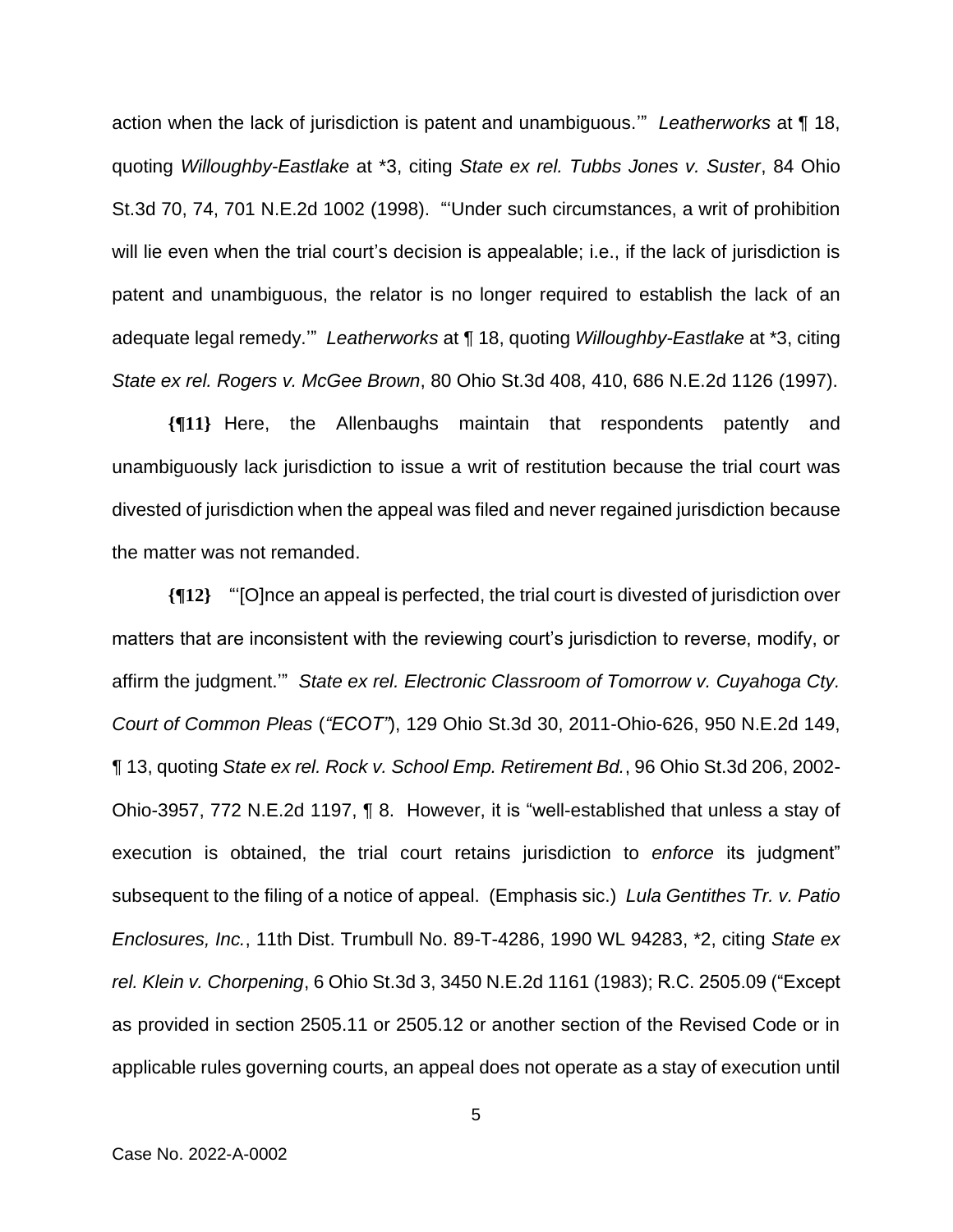a stay of execution has been obtained pursuant to the Rules of Appellate Procedure or in another applicable manner, and a supersedeas bond is executed by the appellant to the appellee \* \* \*."). Accordingly, a trial court is not automatically divested of jurisdiction to issue a writ of restitution when a defendant appeals a judgment of forcible entry and detainer. *Lula Gentithes Tr.* at \*2. *See also Hussain v. Sheppard*, 10th Dist. Franklin No. 14AP-686, 2015-Ohio-657, ¶ 7, citing R.C.1923.14 and *Cherry v. Morgan*, 2d Dist. Clark No. 2012 CA 11, 2012-Ohio-3594, ¶ 5 ("The only method by which a defendant appealing a judgment of forcible entry and detainer may prevent the cause from becoming moot is by obtaining a stay of execution and posting a supersedeas bond."). "A trial court, however, lacks jurisdiction to execute a judgment or contempt proceedings regarding the judgment if there is a stay of the judgment pending appeal." *State ex rel. State Fire Marshal v. Curl*, 87 Ohio St.3d 568, 570, 722 N.E.2d 73 (2000), citing *In re Kessler*, 90 Ohio App.3d 231, 236, 628 N.E.2d 153 (6th Dist.1993) and *Oatey v. Oatey*, 83 Ohio App.3d 251, 257, 614 N.E.2d 1054 (8th Dist.1992).

**{¶13}** The Allenbaughs appear to rely on the appeal of the underlying case alone in arguing that respondents "unequivocally lost jurisdiction of this matter including the ability to enforce the terms of the Agreement the parties thereafter entered into" and that the trial court did not regain jurisdiction absent a remand. We disagree. As set forth above, a trial court is not divested of all jurisdiction upon the filing of an appeal; it retains jurisdiction to enforce its orders absent a stay. *See* R.C. 2505.09. Although the Allenbaughs do not rely on any stay issued during appeal as supporting their position that the trial court lost all and never regained any jurisdiction, we note that the dismissal of the appeal would have terminated a stay pending appeal. *See* App.R. 7 (governing stays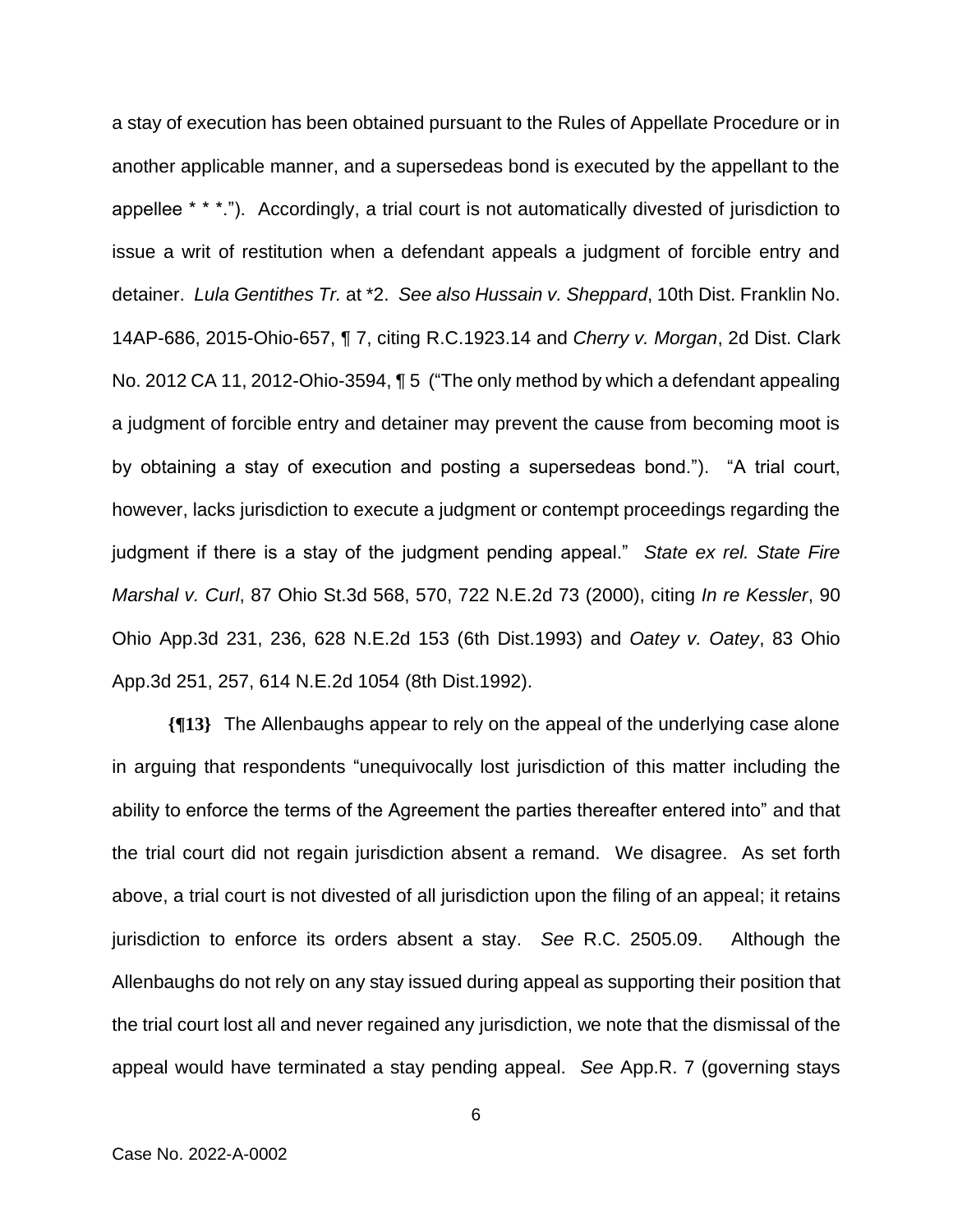"pending" appeal). Accordingly, to the extent that the trial court may have lacked authority to enforce its orders during the appeal, it regained such authority with the dismissal of the appeal.

**{¶14}** Further, in their opposition to respondents' motion to dismiss, the Allenbaughs note that Judge Sezon "acted *while the appeal was pending* in this matter when she ostensibly dismissed the action at the trial level failing to wait for this Court to resolve the appeal." (Emphasis sic.) The Allenbaughs rely on *ECOT*, where the Supreme Court of Ohio found prohibition appropriate where the relator appealed the trial court's denial of its motion for leave to file an amended answer, and "the common pleas court acted *while the appeal was pending* by conducting a jury trial on the affected claims and entering judgment on the jury verdict; the court did not wait for the court of appeals to resolve the appeal before it proceeded." (Emphasis sic.) *ECOT*, 2011-Ohio-626, at ¶ 15. The Supreme Court held that "the common pleas court and judges patently and unambiguously lacked jurisdiction to proceed on all the claims against [the relator] that were affected by its appeal," and determined that the relator was "entitled to a writ of prohibition to prevent the common pleas court and judges from enforcing those portions of the judgment against it finding it liable for breach of implied contract and negligent misrepresentation and assessing damages on those claims and to a writ of mandamus to compel the court and judges to vacate those portions of the judgment." *Id.* at ¶ 18.

**{¶15}** However, unlike *ECOT*, the Allenbaughs do not request the dismissal entry be vacated for having been issued while the appeal was pending. Instead, they maintain that the trial court currently has no jurisdiction to enforce the settlement agreement. In support, the Allenbaughs rely on the decision of the Eighth District Court of Appeals in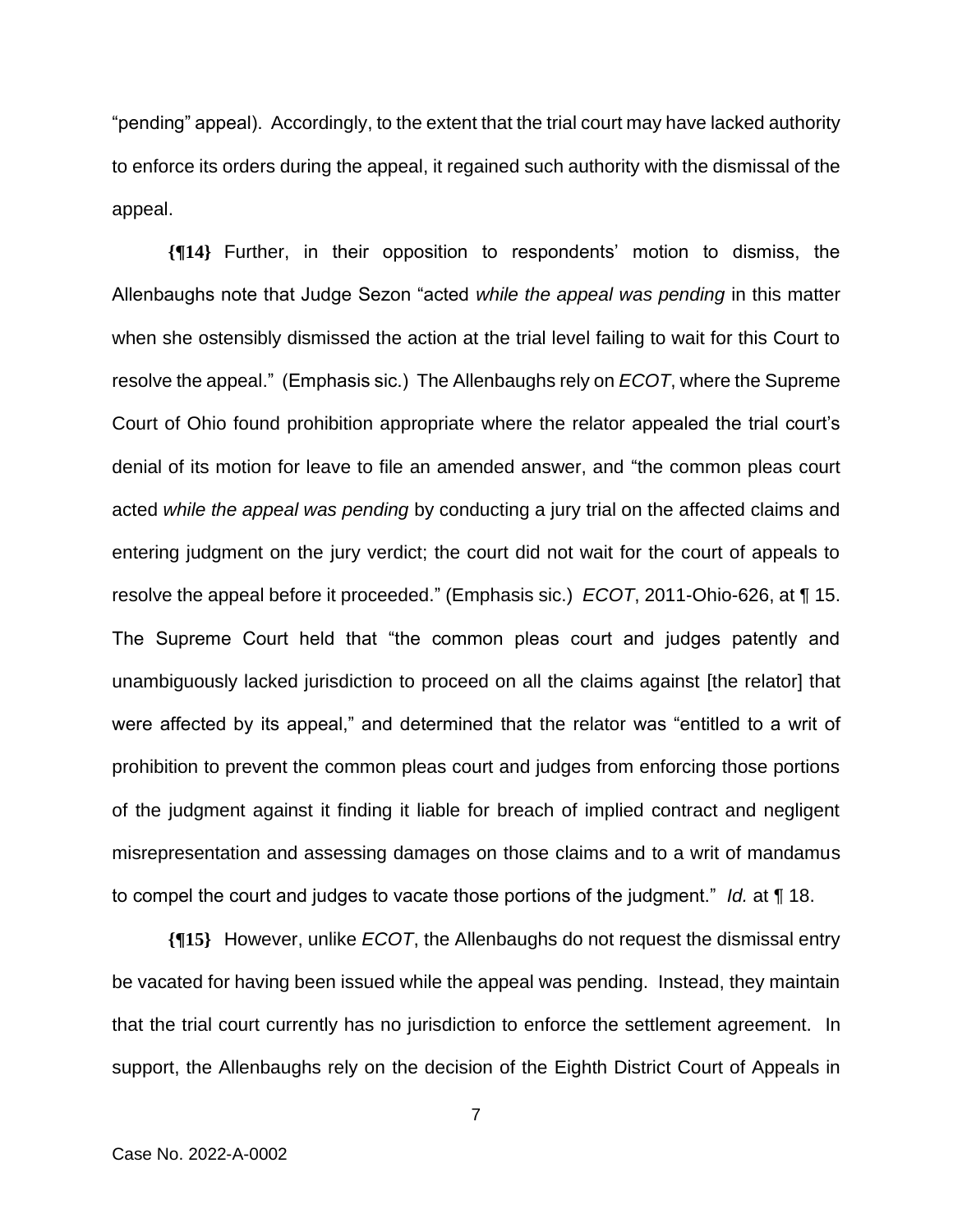*Stewart v. Zone Cab of Cleveland*, 8th Dist. Cuyahoga No. 79317, 2002 WL 127367 (Jan. 31, 2002). There, the Eighth District determined that the trial court had no jurisdiction to grant a motion for a new trial after an appeal of the verdict had been dismissed, holding that "[b]ecause defendants had perfected an appeal of a final and appealable order \* \* \*, the voluntary dismissal of the appeal, absent an order remanding the matter, left the trial court without jurisdiction in this case." *Id.* at \*3. In reaching this conclusion, the Eighth District relied on the Supreme Court of Ohio's decision in *Howard v. Catholic Social Serv. of Cuyahoga Cty., Inc.*, 70 Ohio St.3d 141, 147, 637 N.E.2d 890 (1994). In *Howard*, the Supreme Court held that when a judgment has been appealed, the trial court regains jurisdiction to rule on a Civ.R. 60(B) motion "*only* through an order by the reviewing court remanding the matter for consideration of the Civ.R. 60(B) motion." (Emphasis added.) *Id.* at 147.

**{¶16}** However, as set forth above, the trial court has jurisdiction *to enforce* its orders absent a stay in a pending appeal, and neither *Stewart* nor *Howard* hold otherwise. Moreover, the Eighth District's reliance on *Howard* for the proposition that the trial court does not regain jurisdiction to rule on motions *to modify* the appealed judgment after an appeal is dismissed is questionable given that *Howard* did not involve this issue. Instead, *Howard* addressed the question of whether a trial court could modify its judgment while the appeal of that judgment *was pending*. *Id.* at 146. Further, subsequent to *Howard*, the Supreme Court held:

> An appeal from a judgment divests trial courts of jurisdiction to consider Civ.R. 60(B) motions for relief from judgment, and jurisdiction to consider such motions may be conferred on the trial court only through an order of the reviewing court. [*Howard* at 147]; *State ex rel. E. Mfg. Corp. v. Ohio Civ. Rights Comm.*, 63 Ohio St.3d 179, 181, 586 N.E.2d 105, 107